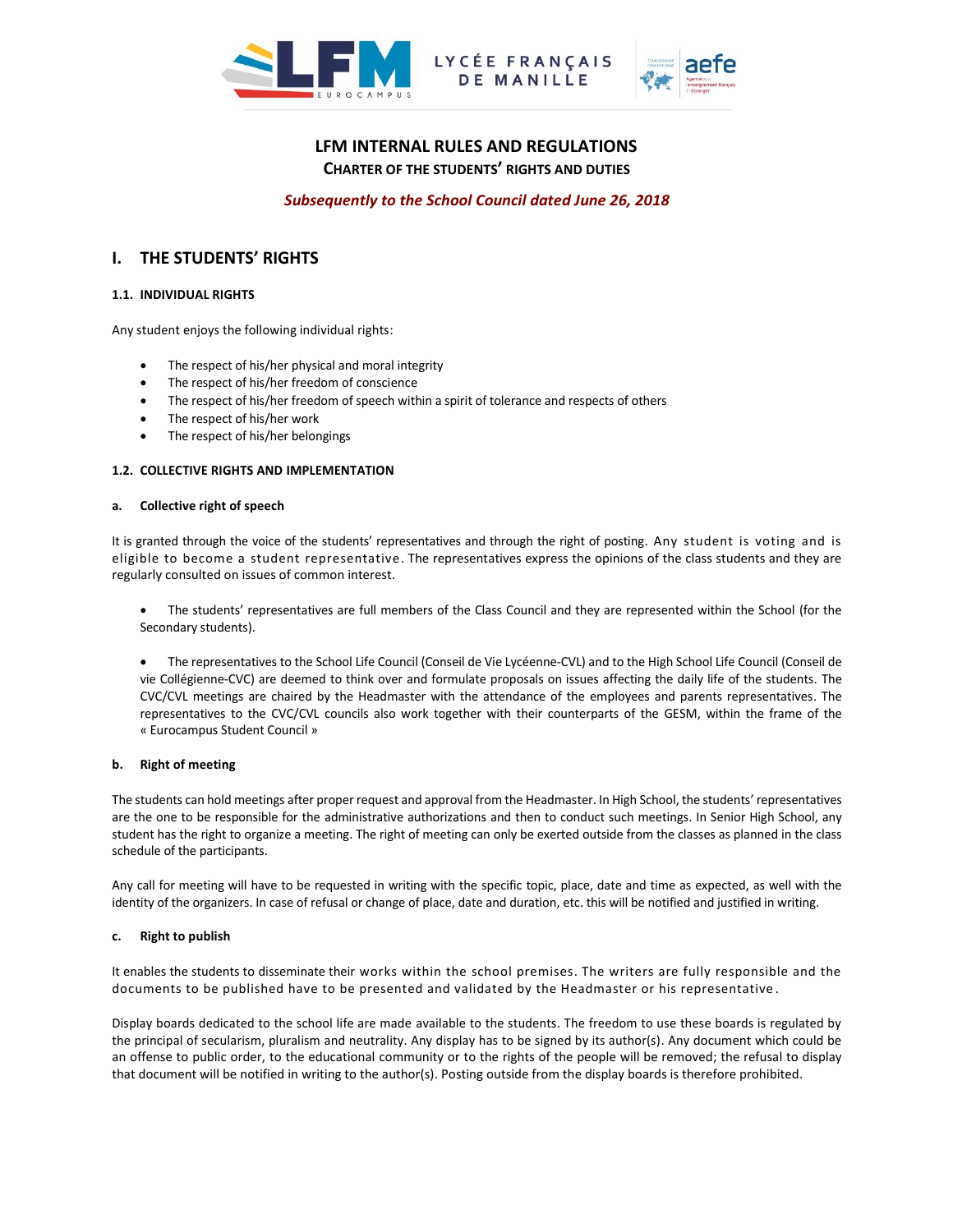

LYCÉE FRANÇAIS<br>DE MANILLE



# **II. STUDENTS' DUTIES**

# **2.1. RESPECT**

The respect of the individuals in their person and belongings is a mandatory obligation to all members of the school community. A polite attitude and a correct language are expected from all. Therefore are prohibited any acts of mockery, bullying, harassment, insults, threats, verbal and physical aggressions, damages, thefts, extortions of someone belongings under influence, acts inspired by the willingness to impose some ideas (propaganda) or to recruit members (proselytism).

Wearing or even using dangerous objects as they are destined to (stick, weapon…), or can be used to by inadvertence (especially ball-pistols, cigarette lighters, matches) but also skateboards, scooters, outside from the specific areas designated for that purpose, are strictly forbidden.

The students shall respect the property and equipment made available to them. Any alteration by drawing, engraving, tagging or any other form of damaging alteration is strictly forbidden and will be subjected to punishment, request for repair and financial participation from the part of the student involved or his/her family.

# **2.2. ATTENDANCE**

- The student has the obligation to be present according to the corresponding schedule of classes which was given to him/her at the start of the school year **for both the mandatory subjects and electives** chosen at the time of the enrollment.
- The special educational arrangements such as the Travaux Personnels Encadrés (TPE as coaching of personal work, personalized coaching) are also included in this attendance obligation.
- For the Physical Education and Sports (EPS): in case of a temporary illness, a written word (letter or email) from the parents should be with the student who will have to stay during the full duration of the class. Only two exemptions of this type will be tolerated per quarter. Beyond that, absences will be mentioned in the school booklet and graduated sanctions will be applied by school life. In case of a long-term exemption (more than 2 weeks), a medical certificate shall be given and communicated to the PE teacher and to the Principal Educational Advisor (Conseiller Principal d'Education -CPE), then an exemption from this class can be granted.
- Reminder: for the baccalaureate, a constant attendance monitoring is implemented. Only exemptions supported by a medical certificate will be accepted.
- For the school outings / educational tours: the students can only participate with a signed authorization from their legal guardian(s).
- For the Extra Curriculum activities: the student is bound to attend if he/she is actually enrolled to one of these activities. Only with a written request from the parents and properly forwarded to the can allow the student to be exempted from this activity.

# **2.3. TIMELINESS**

Timeliness is necessary to conduct properly the class, it is a pre-requisite to the success of the students. Practically, the student who is late will report to the office of the CPE to get a late arrival slip:

- To enter the class, if the late arrival is less than 15 minutes, for the first hour of class.
- To enter the class, for a delay of less than 5 minutes for any other class hours except the first one.

Beyond these delays, the late comer will not be accepted in the class. He/she will report to the School Life area and wait for the next hour of class.

In the event that the student does not find anyone in the school life office, he / she must go to the administration office where the secretary will sign a delay ticket.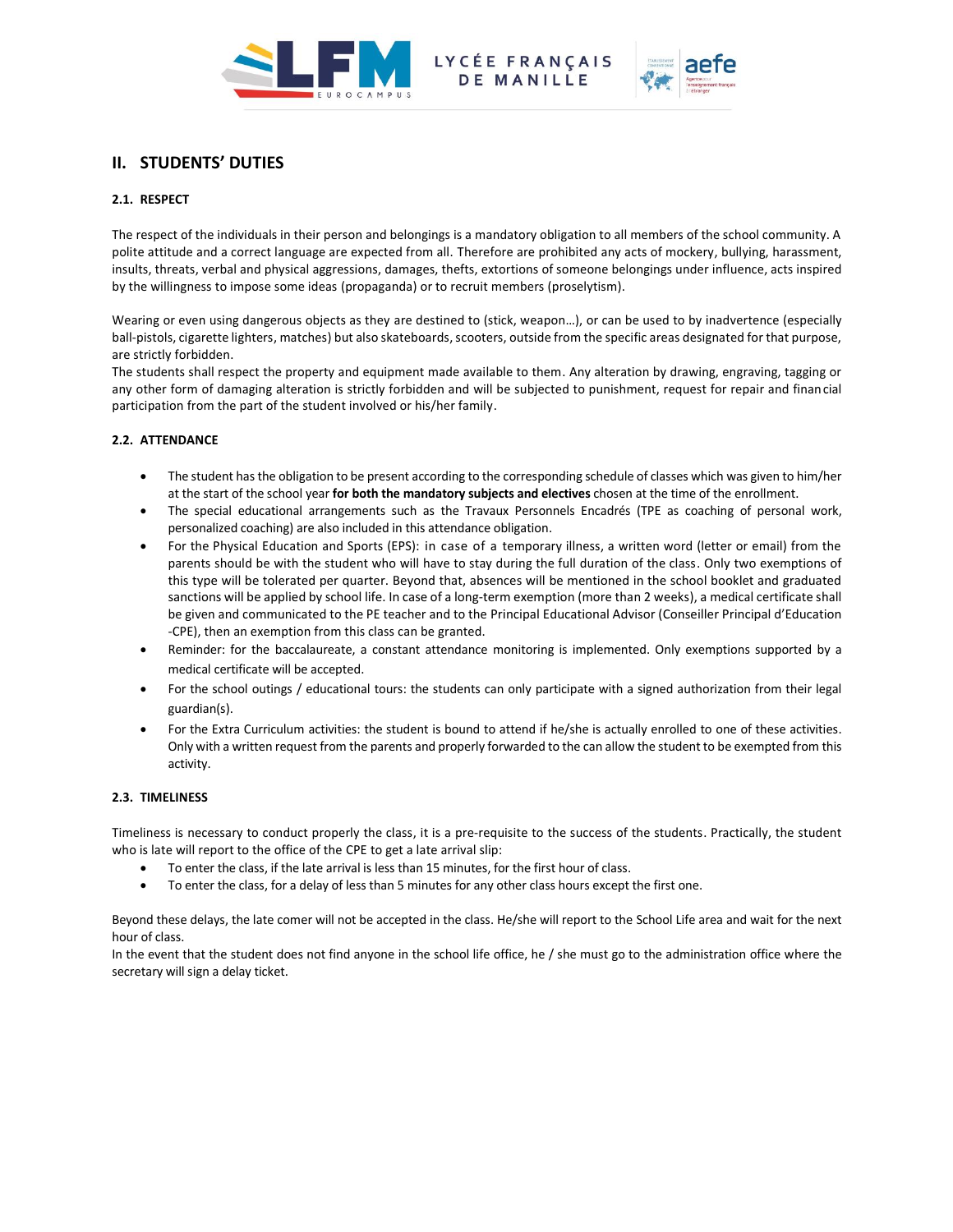



# **2.4. BEHAVIOR, ATTIRE AND PERSONAL BELONGINGS**

# **a. Behavior**

Within the school premises, all members of the school and educational community have to be careful to adopt an attire and attitude respecting each other and also, the customs in the Philippines. It is recommended to avoid outrages and to act and be dressed decently, showing a mutual respect in the choice of clothes to wear within the campus and to be careful in one's overall look (make-up, hair style, bare body parts, excessive fashion accessories or gadgets) :

# **b. Attire**

The following attire is not acceptable:

*For the girls:* 

- Revealing clothes, transparent and lower necklines

- The « bare-back » tops, tank tops, T-shirts with inappropriate slogans or designs
- Sleeveless shirts, strapless shirts (unless under a proper shirt or jacket)
- Mini-skirts or mini-shorts (the short or skirt must have the same length than the length of a straight arm along the body)

- Pierced or ripped pants

- Beach shoes like « tongs » or slippers
	- *For the boys:*
- Beach shorts
- Tank tops, T-shirts with inappropriate slogans or designs
- Pierced or ripped pants, low-waist pants showing the underwear
- Beach shoes like « tongs » or slippers

If the student has to go to a sport class or is doing a sport activity doing recess, he/she has to bring mandatorily a spare attire that he/she has to put on before entering the class. Entering the class with wet clothes because of sweat is not permitted. The student who will not abide with these rules will be asked to change attire in compliance with the above regulation, wearing a cloth from the school and a sanction may be decided furthermore by the School Management.

Wearing a head cover (hat, cap) is forbidden inside the class, the library, the corridors, the canteen and the administration offices.

The demonstrations of affection between students should remain discrete.

During the school outings, students shall wear the polo of LFM (on sale at the boutique). - The application of this rule depends on the type of output and the level of security announced by the embassy. The wearing of the LFM polo is not compulsory.

During the PE and Sports classes:

Participation in EPS courses makes it compulsory to change the dress for the rest of the day's courses and obliges the student to wear clothes and shoes adapted to the sporting activity.

In particular, girls will wear non-salient tees that are adapted to the activities (following discussions with the parents' delegates). The student shall wear a specific attire: short, tee-shirt, sport shoes, swimming trunk. The program of activities shall be communicated by the PE teacher at the start of the school year to all students and will be posted online on the Website of the LFM. A student without proper sport attire may be rejected from the sport class by the teacher. Only two such omissions will be tolerated per quarter. Beyond that, absences will be mentioned in the school booklet and graduated sanctions will be applied by school life.

During the experimental science practical in the lycée, it is mandatory to wear a cotton blouse.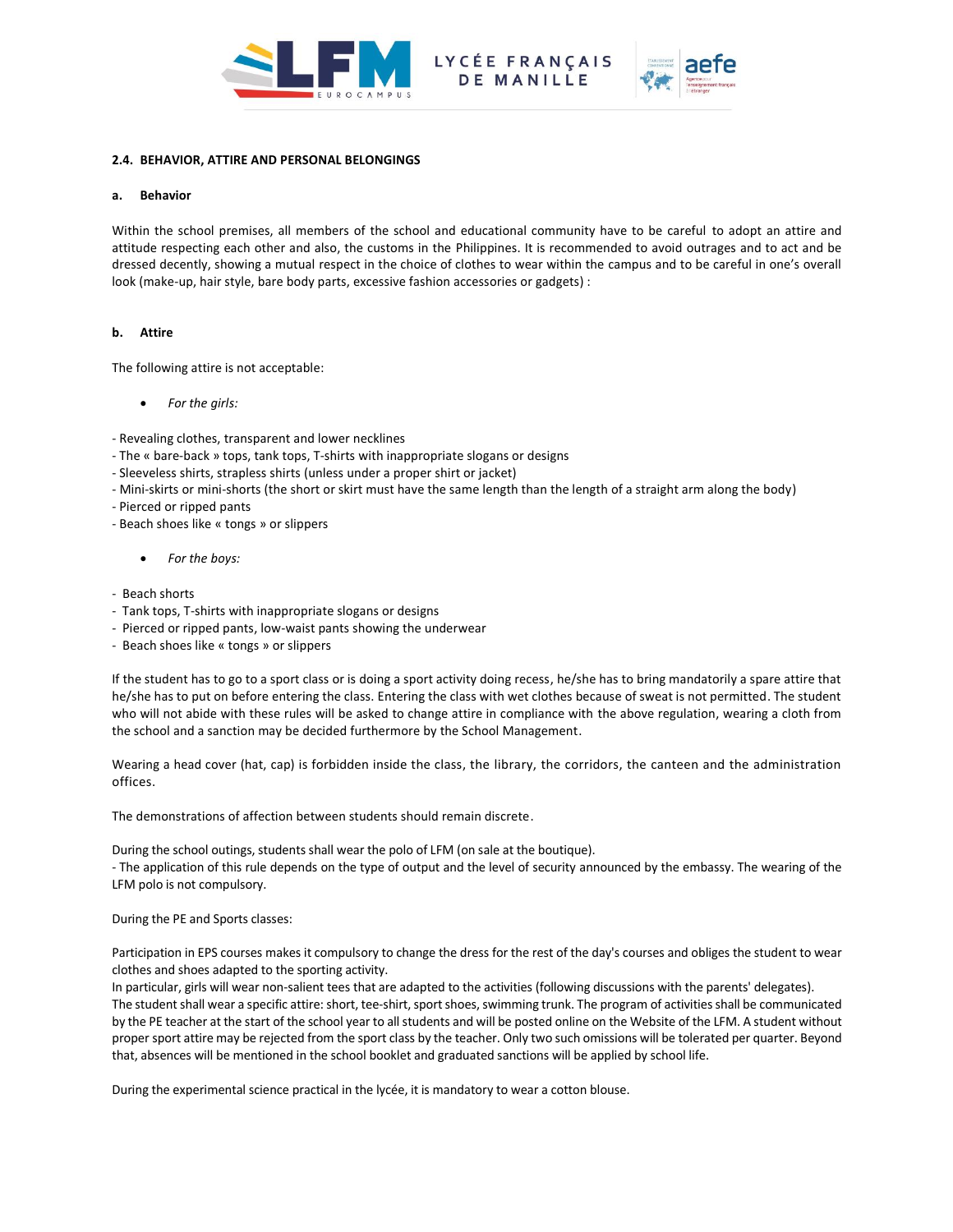

LYCÉE FRANÇAIS MANILLE



#### **c. Smoking, drinking alcohol and drug consumption are prohibited**

In compliance with the EVIN Law dated January 10, 1991 / Decree n° 92-478 dated May 29, 1992 / **law dated 1st February 2006** and with the regulations in force in Manila, it is forbidden to smoke within the school premises. It is the same for any drug or illegal substance or alcohol for which detention and consumption are prohibited within the school premises.

## **d. Personal belongings**

It is recommended not to bring objects of value and to mark one's personal belongings. Should value items be stolen, in no case can the school be deemed responsible.

## **e. Cellphones**

**Using cellphones is forbidden within the school premises for the pupils from pre-school to 3ème included.** In case of emergency, the pupils can access the phone at the front-desk, at the administration secretary or at the office of the CPE. Failing to observe this regulation will be sanctioned with the temporary confiscation of the cellphone until it will be given back at the end of the school day to the pupil or to his legal guardian in case of repeated infringements.

The use of mobile phones by high school students is forbidden in the classroom and at the CDI unless the teacher or the libra rian has special authorization.

Failure to comply with these rules will result in sanctions.

## **f. School trips**

The internal rules and regulations also apply during the school trips.

In case of infringement to the internal rules and regulations or non-respect of the instructions formulated by the staff in charge, the following might be decided:

- To bring back immediately the student to Manila, to the LFM.
- To call for the legal guardian of the student on the spot for guidance.
- To decide about a sanction once the student returns to school.

# **g. I.T**

The students have to respect the I.T Charter in force.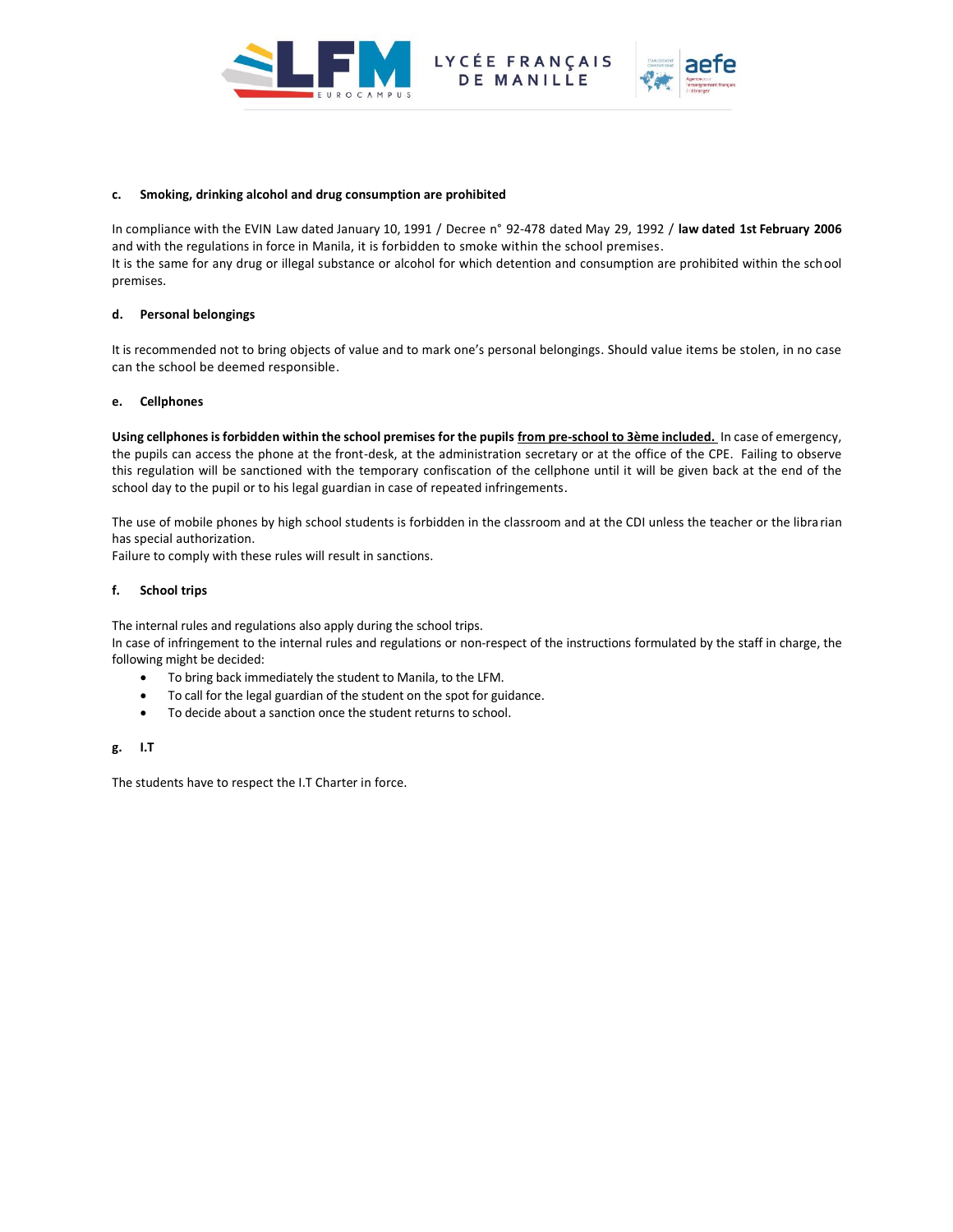

LYCÉE FRANÇAIS<br>DE MANILLE



# **2.5. SECULARITY**

All members of the school community are bound to neutrality and secularity to safeguard the rights for everyone to exert freedom of speech, thinking, conscience and religion without ideological or religious pressure. Therefore, the « Charter for secularity in school » shall apply to all, circular n° 2013-144 dated Sept 6, 2013 (Official Publication of the French Department of Education), and especially for foreign schools the articles 3 to 4 and 6 to 15 which texts are recalled here under:

- The secularity guarantees the freedom of conscience for all. Everyone is free to believe or not. It allows to express one's ideas freely, while respecting those of others and within the limits of public order.
- The secularity is a preamble to the citizenry, while combining the individual freedom with the brotherhood with others keeping in mind the collective interest of all.
- The secularity of the school allows the students to shape their personality, exert their free will and experience citizenry. It protects against proselytism and from all pressures which could prevent them to make their own choices.
- The secularity gives the students access to a common and shared culture.
- The secularity enables to exert freedom of speech for the students within the limits governing the normal operations of the School such as the respect of the republican values and the variety of one's opinion.
- The secularity implies to reject any act of violence and any form of discrimination, it guarantees equality between girls and boys and is based on the culture of respect and understanding of others.
- It is the responsibility of all school personnel to transmit to the students the meaning and the value of the secularity as well as the other fundamental principles of the Republic. They will be attentive to their application within the school environment. It is their duty to make this charter known by the parents of the students.
- The school personnel is bound to a strict neutral attitude: they cannot express their political or religious convictions during the performance of their duties.
- All teachings are secular. In order to guarantee the most objective opening possible to the students about the diversity of the world visions as well as to the magnitude and precision of knowledge, no topic is "a priori" excluded from the scientific and educational questioning. No student may oppose the right of a teacher to speak about any topic listed in the curriculum because of his/her own religious or political conviction.
- No one can invoke his/her own religious belief to refuse to abide by the rules and regulations in force in the school of the Republic.
- In the public schools, the rules governing the life in the various areas of the school, as set in the Internal Rules and Regulations, are in line with the secularity. Wearing obvious signs or attire which the students may use to show explicitly their religious conviction is strictly prohibited.
- Through their thoughts and activities, the students implement the secularity in the daily life of their school.

# **III. SCHOOL PUNISHMENTS AND SANCTIONS**

In case of non-respect of the present rules and regulations and depending on how serious are the incidents school punishments and/or sanctions will be applied. Such sanctions must comply with the general rules and principles of the Law. They are also used within an educational rationale, to make the student implied in an incident to become more responsible of him/herself and of the other students, and in this framework, the proper dialogue with the student and his/her family shall be preferred.

# **4.1. GENERAL RULES OF LAW**

- Principle of the lawfulness of the sanctions and procedures
- Principle of listening to the contradicting party
- Principle of the proportionality of the sanction
- Principle of the individualization of the sanctions

Acts of indiscipline, of transgression or lack of compliance to the present rules of the community living may lead either to punishments which will be decided upon directly by the school personnel on the sport, either of disciplinary decisions which have to be decided by the Headmaster or the Disciplinary Council.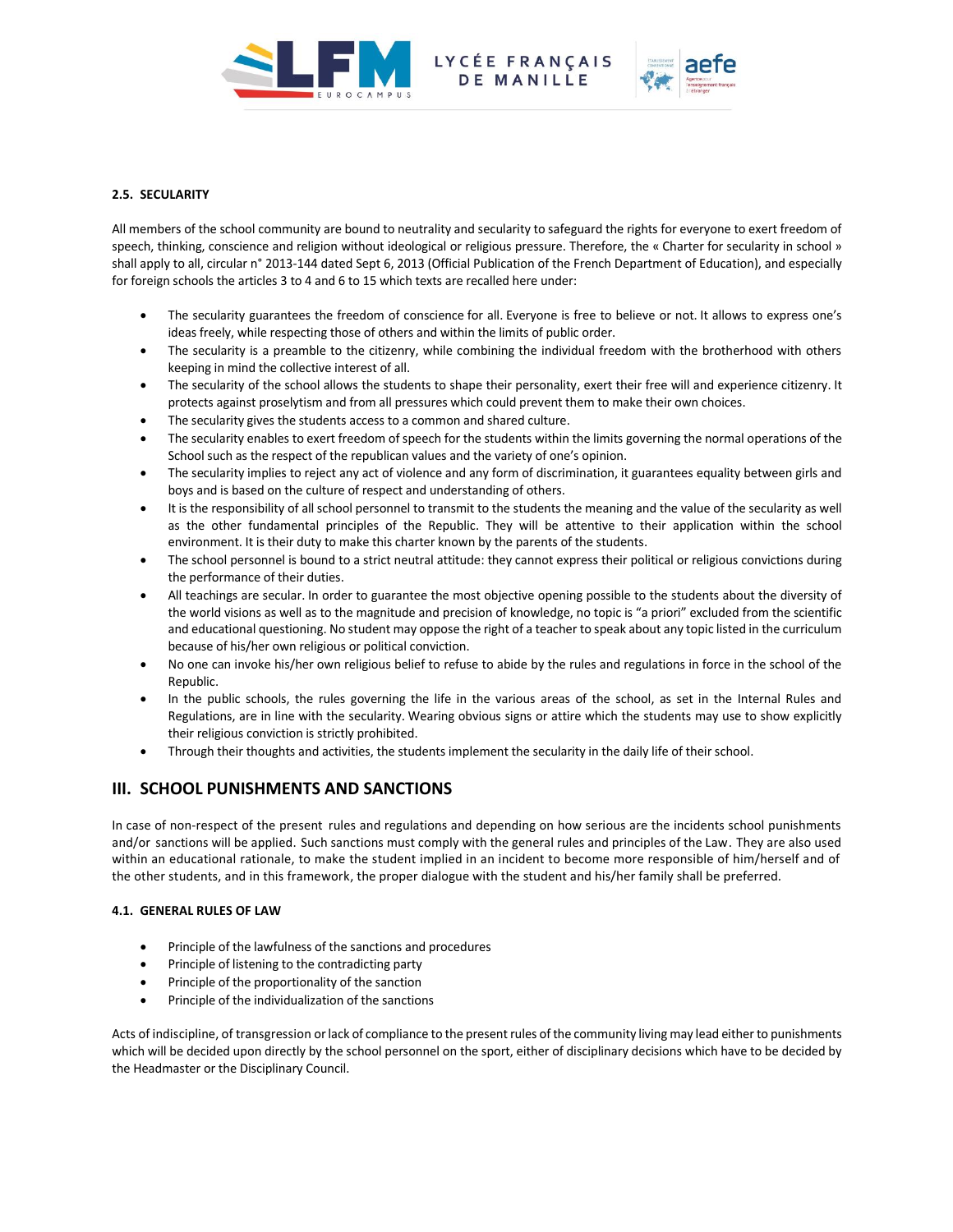

# **4.2. LIST OF SCHOOL PUNISHMENTS IN COMPLIANCE WITH REGULATIONS IN FORCE**

- Verbal warning and/or scolding
- Written warning : E-mail sent to the parents
- Request for an oral or written apology
- Additional homework
- Retention in school for a certain period of time
- Community work not exceeding two hours, under supervision of an adult
- On an exceptional basis, temporary exclusion from a class for which the student has to stay under the supervision of the CPE or another supervisor. Such exclusion from the class has to be systematically notified to the CPE in writing.

## **4.3. DISCIPLINARY DECISIONS IN COMPLIANCE WITH REGULATIONS IN FORCE**

- Warning
- Formal notice
- Responsibility measure
- Temporary exclusion from the class. During the execution of the sanction, the student remains in school. The duration of such exclusion cannot exceed eight days
- Temporary exclusion from the school or one of its annexes. The duration of such exclusion cannot exceed eight days
- The definitive exclusion from the school or one of its annexes
- Sanctions can be moderated with a total or partial holding period.

The graduated scale of punishments and sanctions is given here for information purpose. Depending on how serious is the infringement of the internal rules and regulations, one hour holding-time after school activities may be applied without prior verbal notice and a temporary exclusion from the school can be decided also without prior notice.

The application of the disciplinary procedure starts automatically in the following situations:

- When the student is committing a verbal violence towards any member of the school staff
- When the student is committing a serious offense towards any member of the school staff or another student
- When a staff member has been the victim of physical violence

# **4.4. REPAIRING MEASURES**

- Community work with a duration exceeding two hours (with the agreement of the family)
- Repairing the consequential damages occurred and / or repairing the item which became useless once damaged.

## **4.5. THE DISCIPLINARY AUTHORITIES**

- The Educational Commission which composition is decided at the start of the school year by the Headmaster, and which holds meeting to find alternative measure to the Disciplinary Council.
- The Disciplinary Council which composition complies with the texts in force.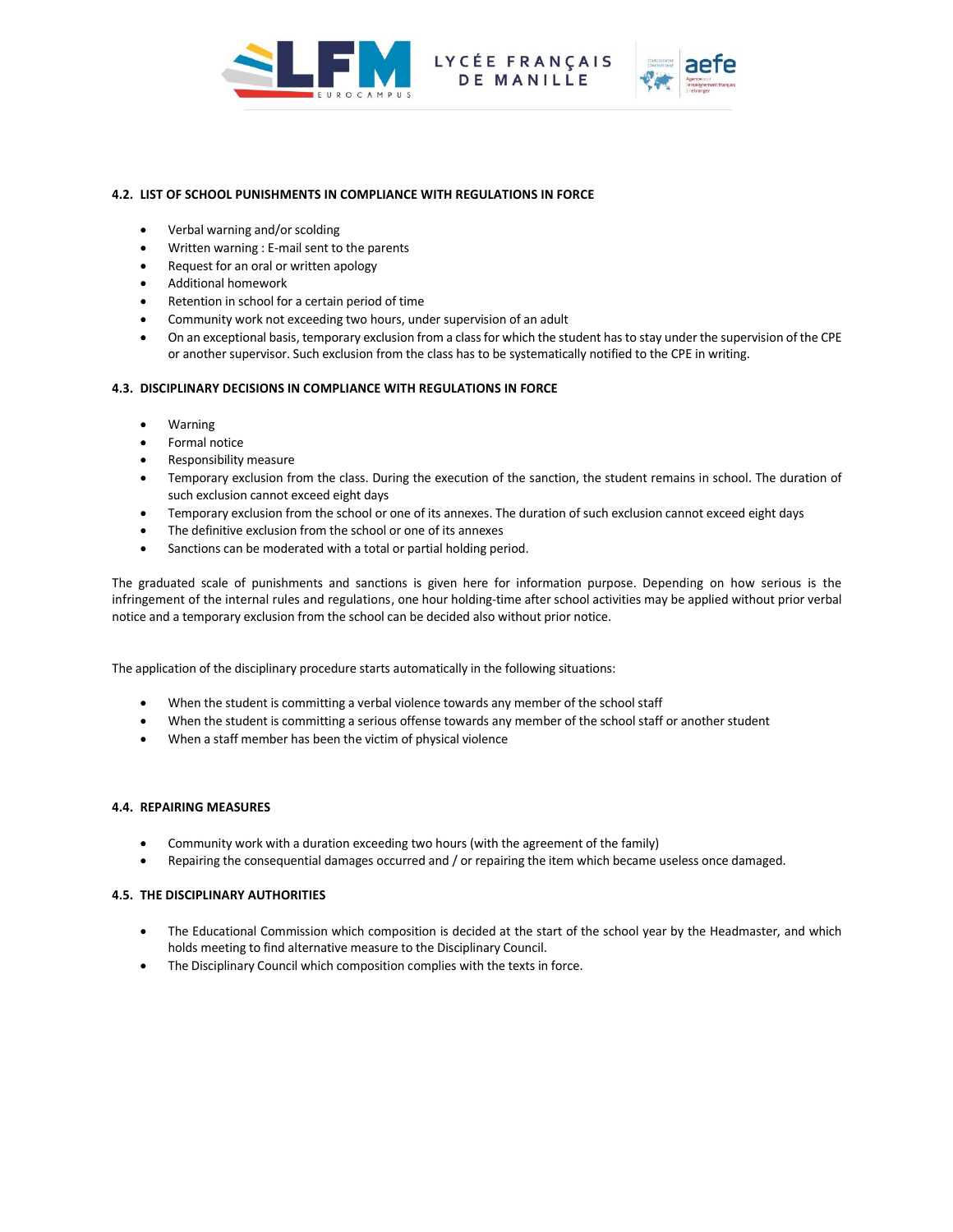



# **IV. SCHOOL ORGANIZATION AND OPERATIONS**

## **4.1. SCHEDULES ENTERING AND EXITING THE SCHOOL**

The school week spans from Monday to Friday, from 7:30am to 5:10pm according to the school agenda. The school agenda planning is updated at the start of the school year, it is communicated to the families and students via Pronote.

MANILLE

The parents and other adult guardians are authorized to accompany the children at 7:30am. For security reasons, they however cannot stay with the school premises, except if they are to supervise or monitor an activity. Parents are accepted within the educational areas of the school between 7:30 to 800 am and from 1:00 to 2:00pm.

## **Exiting from the school :**

The students are not authorized to exit the school limits during their school day.

**Given the security context requiring special precautions:**

**- Failure to do so will result in the automatic notification of a warning on the student's record. Recidivism will result in a temporary exclusion of the facility from one day to one week.**

**- A pupil leaving the school without official authorization before the end of his / her courses (Cf Pronote) is responsible for the LFM. - No departure of the pupil is allowed on his own initiative or that of the parents until an official authorization has been granted by school life.**

The students are only authorized to leave the school by bus or by private car if accompanied by an adult at the end of their classes (according to their school agenda). If they participate to extra curriculum activities, they have to stay up to **the end of such activities**. For the students of secondary school, an authorization letter may be forwarded by the parents to the CPE allowing the student to leave the school at the end of his classes before 3:30pm.

There are two exiting regime for the students of the secondary school, and any change during the school year has to be requested in writing and filed at the office of the "Vie Scolaire". Whichever schedule is chosen, exiting the school during recess is strictly prohibited.

**Regime A: (Strict)** Entrance and exiting at the normal opening hours of the school (7:30am -1:20pm or 3:30pm). Should a teacher be absent or a change in the school timetable be announced earlier or just non-expected, **the student shall present an exit authorization** (by e-mail or note inside the liaison notebook) in order to be able to leave the school before his regular school agenda.

**Regime B: (Flexible)** Entrance and exiting are in line with the regular school agenda of the students**. Delayed entrance and early exiting are automatically authorized without submitting an authorization** to exit exceptionally because a teacher is absent or there is a change in the school timetable announced earlier or just non-expected.

The high school students who do not have class must be always either in the «permanence" or must have left already the school (in line with the exiting schedule chosen). They are not authorized to stay in the school areas other than the permanence or the library/ CDI except formal authorization from the CPE. The students from lycée who do not have class are not obliged to stay within the permanence or in the library/CDI. However, if they stay outside these areas, they can only stay at the canteen or at the tables next to the outdoor soccer field. It is forbidden for the students to stay around the open-air basketball court and to play basket-ball as it will create noise which will disturb on-going classes.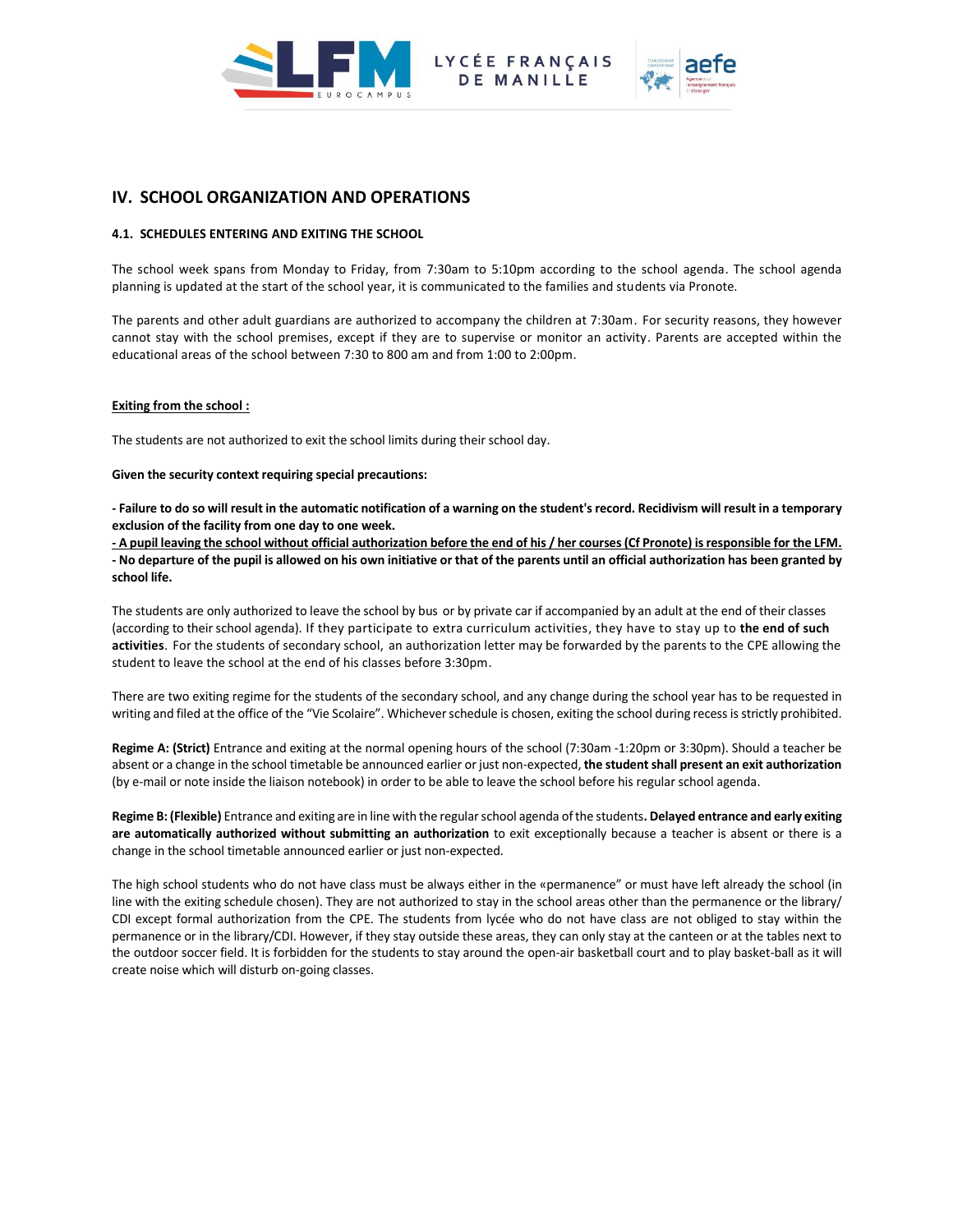

LYCÉE FRANÇAIS MANILLE



# **4.2. STUDENTS' MOVES IN SCHOOL**

- The students can move freely during recess within the areas designated to them (zoning depending on the class levels): courtyards, open-air sport fields, lobby, library/CDI (to borrow or read books) under the responsibility of the wardens and supervisors.
- However, during recess, the students cannot stand in the hallways, neither in the classrooms that they should leave to relax or to feed themselves.
- Access to the Teachers' lounge is strictly prohibited to the students and to any person not part of the faculty.
- It is forbidden to deposit pupils' assignments directly in the teacher's lockers. Exceptionally, the assignment can be deposited to school life.
- During T.P.E. and exploration subjects, the students may be asked to conduct some activities outside the school premises, according to a program of activities set by the teachers, approved by the Headmaster and known by the parents.
- During the performance of these activities, the student remain under their school status and are therefore subjected to all provisions related to the organization of their schooling.
- In case there is a regular or exceptional gap in the class timetable, the students from high school and lycée have to report to the office of the CPE to get proper instructions.
- It is prohibited to eat inside the classrooms, in the library, in the lobby, inside the sports facilities and the hallways. Meals are to be taken only at the canteen or on the blue tables along the soccer field.
- For Primary School:

Meals are exclusively taken at the canteen or at the tables in front of the classrooms.

# **4.3. ACCESS TO THE SCHOOL FACILITIES AND VARIOUS ROOMS**

## **a. Classrooms**

The students are not authorized to stay inside the classroom without the supervision of an adult. In case no one is there to supervise the students, they have to immediately inform the CPE. An exceptional authorization can be granted to the students of the lycée in Terminale should they wish to work by their own.

# **b. I.T room**

The students are not authorized to use the I.T room without prior authorization of the CPE. Using the computers can only be done within the extent of the school work and under supervision of an adult.

# **c. Library (CDI)**

The library/CDI can be accessed by the students during recess and hours of advising time in agreement with the supervisor and person in charge of the CDI. The library/CDI is a place to study and read quietly. Roaming around and doing nothing are not allowed. **Personal cellphones and digital tablets are prohibited. The computers can only be used for the purpose of documentary research.**

## **d. Gymnasium, auditorium and outdoor basketball court**

Access to the gymnasium and to the auditorium is strictly forbidden without an adult supervision. Playing on the open-air basketball court is strictly forbidden outside from recess periods unless exceptional authorization given by the CPE.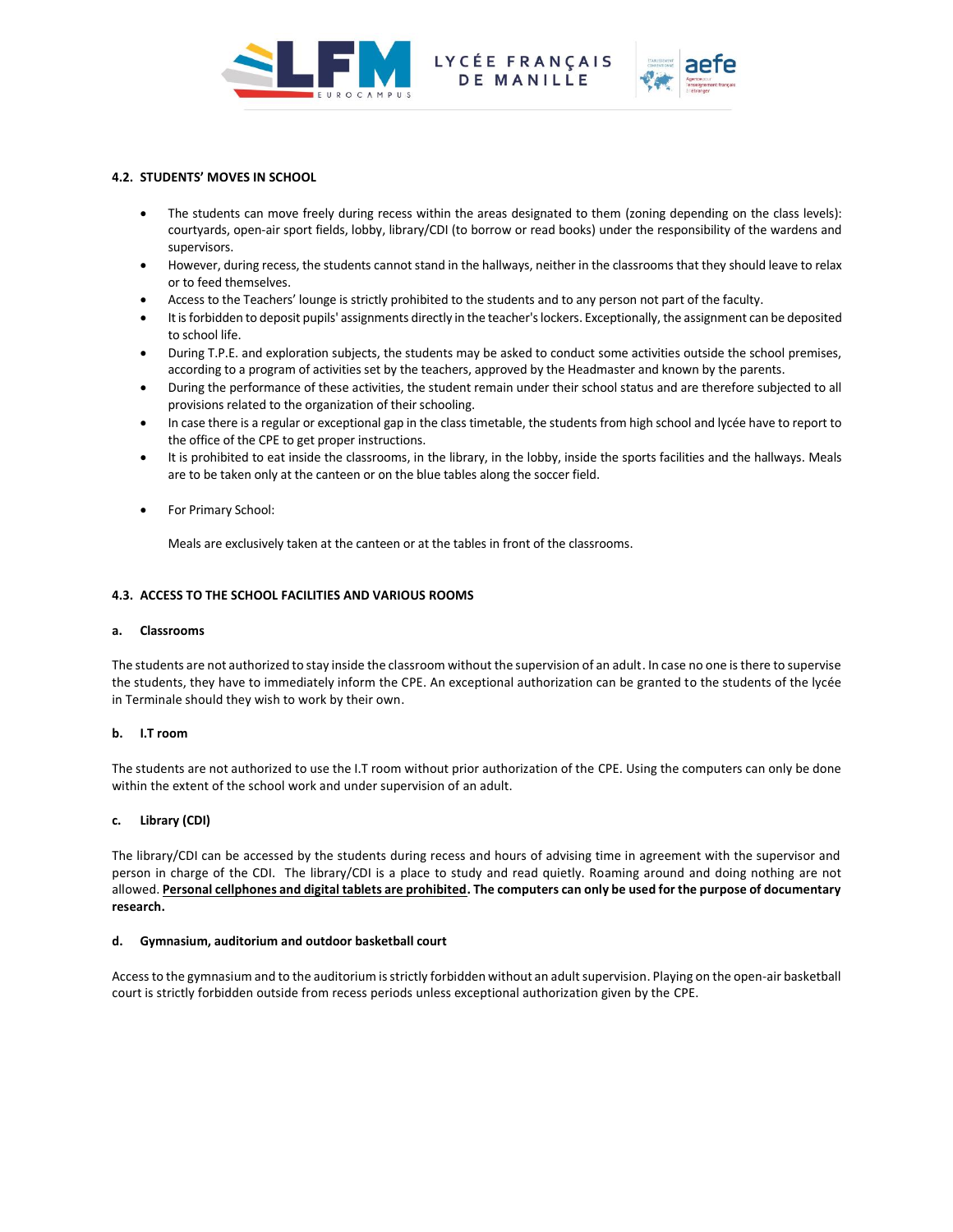



# **4.4. ABSENCES AND LATE ARRIVAL MANAGEMENT**

#### **a. Absences**

Any absence of a student must be reported beforehand by the family by sending an e-mail to the school life department.

In case of absence not reported by the family, school life sends an e-mail or SMS to parents.

Teachers are responsible for monitoring student attendance, absences and delays. The call is obligatorily made and noted on the online call book (PRONOTE) at the beginning of each class. If the teacher does not have an internet connection, a student must be sent to school life office to report absences and delays.

If at the time of the call, Pronote indicates an unjustified absence, the student must immediately be sent to school life office.

Attention: Absences not justified by e-mail by the parents appear "unjustified" on the quarterly report cards.

After a first reminder to the student and his family and without response within 8 days, an hour of detention will be given for each unjustified absence. Beyond three unjustified absences in the quarter, a warning notification to the student's academic record will be decided.

In case of absence due to a contagious illness, a medical certificate of full recovery and non-contagion is required when the child resumes school.

## **b. Delays**

Any delay is systematically recorded by the teacher in Pronote.

Delays in the first hour for students using school transport are automatically justified by the school life department.

Delays in the first hour for students using private transportation must be e-mailed by parents in order to be justified.

Delays during the day must be e-mailed by the parents to be justified.

Only unjustified delays appear on the report card.

## **4.5. RELATIONS WITH THE STUDENTS' PARENTS**

The students' parents are responsible for the education of their children, and to this respect they take part to the educational community life. They therefore enjoy the right to be informed and to be represented.

#### **a. Communicating with families**

The parents are kept informed about any matter related to the school life through letters (electronic mails and/or hard copies) for the administrative information.

The school newsletter is an important communication tool where information related to the school life are published, the families are highly recommended to read it on a regular basis.

## **b. PRONOTE Portal**

The PRONOTE portal is the digital gateway to monitor the schooling of the students of the secondary school. Changes in the class timetables and absences of the teachers are updated there. The teachers also input the child's progress, useful notes and information for the students. Teachers absences or changes in timetables are not systematically subject of emails unless it modified the hour of dismissal for the students but they are easy to access in real-time via PRONOTE. A mailbox is also included to contact a teacher if necessary. Access to this service is protected by a personal username and password transmitted to each parents and student at the start of the school year.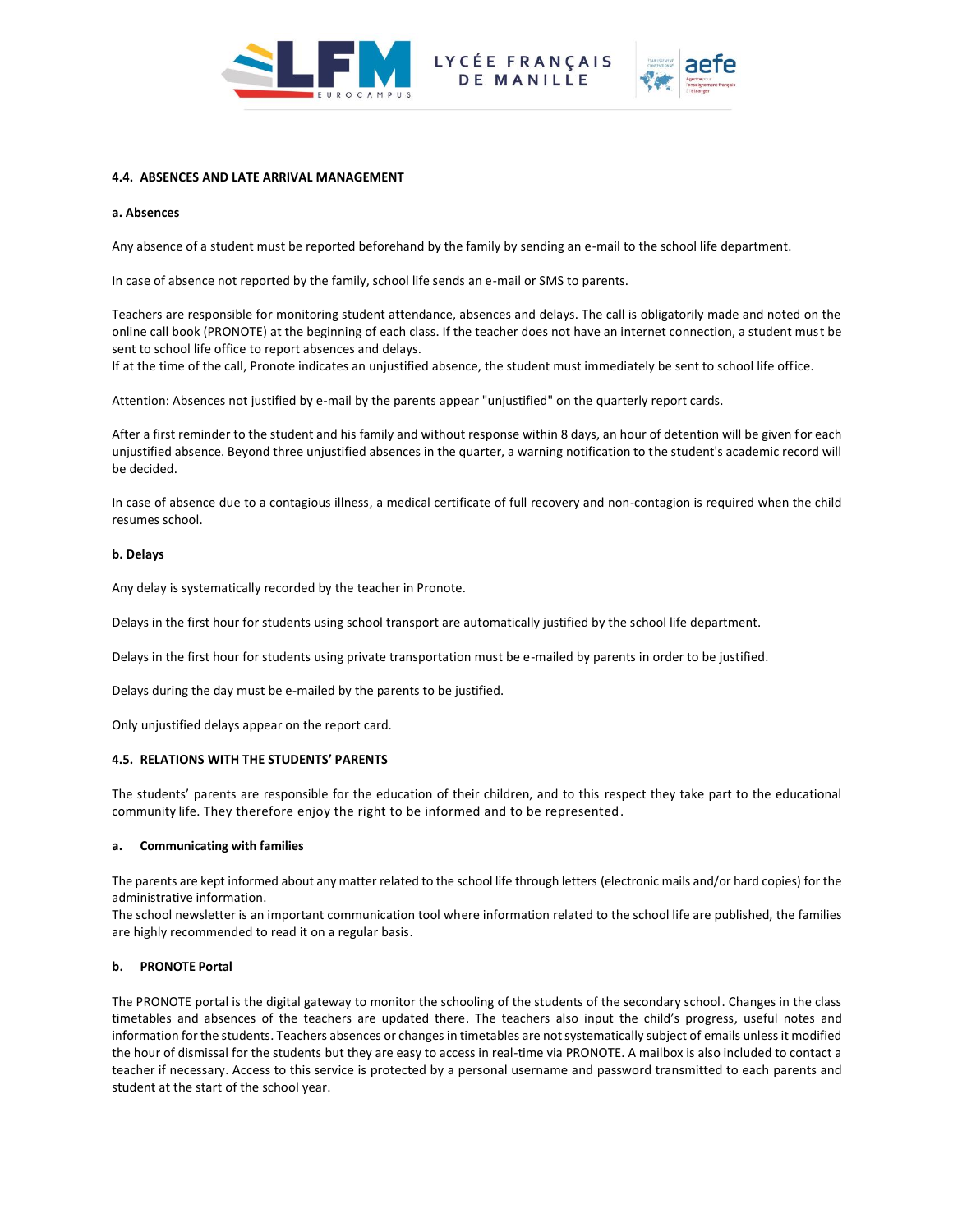



# **c. LFM Website & Facebook**

The school has its own website [\(www.lfmanille.ph\)](http://www.lfmanille.ph/) and its own Facebook page [\(https://www.facebook.com/lyceefrancaismanille\)](https://www.facebook.com/lyceefrancaismanille) on which all general information and school events are announced and reported. Access to the Pronote portal can be made also from the school website (https://2200001f.index-education.net/pronote/)

MANILLE

## **d. Assessment and score cards**

At the end of each term, a score car dis issued and sent by mail to the families. All results can be accessed online via Pronote. Scores are encoded regularly by the teachers.

# **e. Specific appointments**

Generally speaking, parents and members of the Faculty can meet anytime provided they set an appointment by sending a mail to [\(firstname.surname@lfmanille.ph\)](mailto:firstname.surname@lfmanille.ph).

# **f. Class Council**

The Class Council will convene each term to assess the skills of the students and to guide them in their work. The Council will prepare the schooling assessment of each student and will decide on the orientation proposals derived from them. A term school card summarizing all the average scores obtained, as well as the comments from the teachers and the overall appreciation of the Class Council is then transmitted to the families at the end of each term. For the third and last term of the school year will be noted the final orientation decision at the end of the school year. The collection of score cards makesthe school records of the child. For the lycée students, a school record will be added in view of the examination to take.

# **g. Secondary school meetings**

Parents-teachers meetings are organized twice during the school year. The families are informed by mail and/or by a note in the liaison notebook. Though attending to these meeting is not compulsory, **the participation of the parents to these meetings is highly recommended.** It is also an opportunity to request for an intermediate score card in addition to the term score card received by the parents.

## **h. Positive measures to encourage the students**

Positive measures of encouragement may be requested and noted in the term score card of the students of secondary school as a result of the Class Council. The student's involvement within the LFM is valued as part as the overall appreciation.

- « encouragements », to especially highlight the willingness and efforts paid by the student on his/her way to progress,
- « compliments », to appreciate as a whole the results obtained valuing a good work and a quality behavior,
- « Congratulations », to appreciate as a whole the results obtained, for an exemplary work and behavior.

In case of insufficient work or behavior for a student over a term, the Class Council may note a « warning » on the score card.

# **i. I.D.**

At the beginning of the school year each student shall receive an ID (Identification Card). Each student shall always wear it while on the campus.

# **j. Representatives of the students' parents**

The students' parents are represented in the following committees of the school:

- Management Committee of the Parents Association of the LFM, according to its by-laws and to the convention with the AEFE
- The School Council
- The Class Council
- The Primary School Council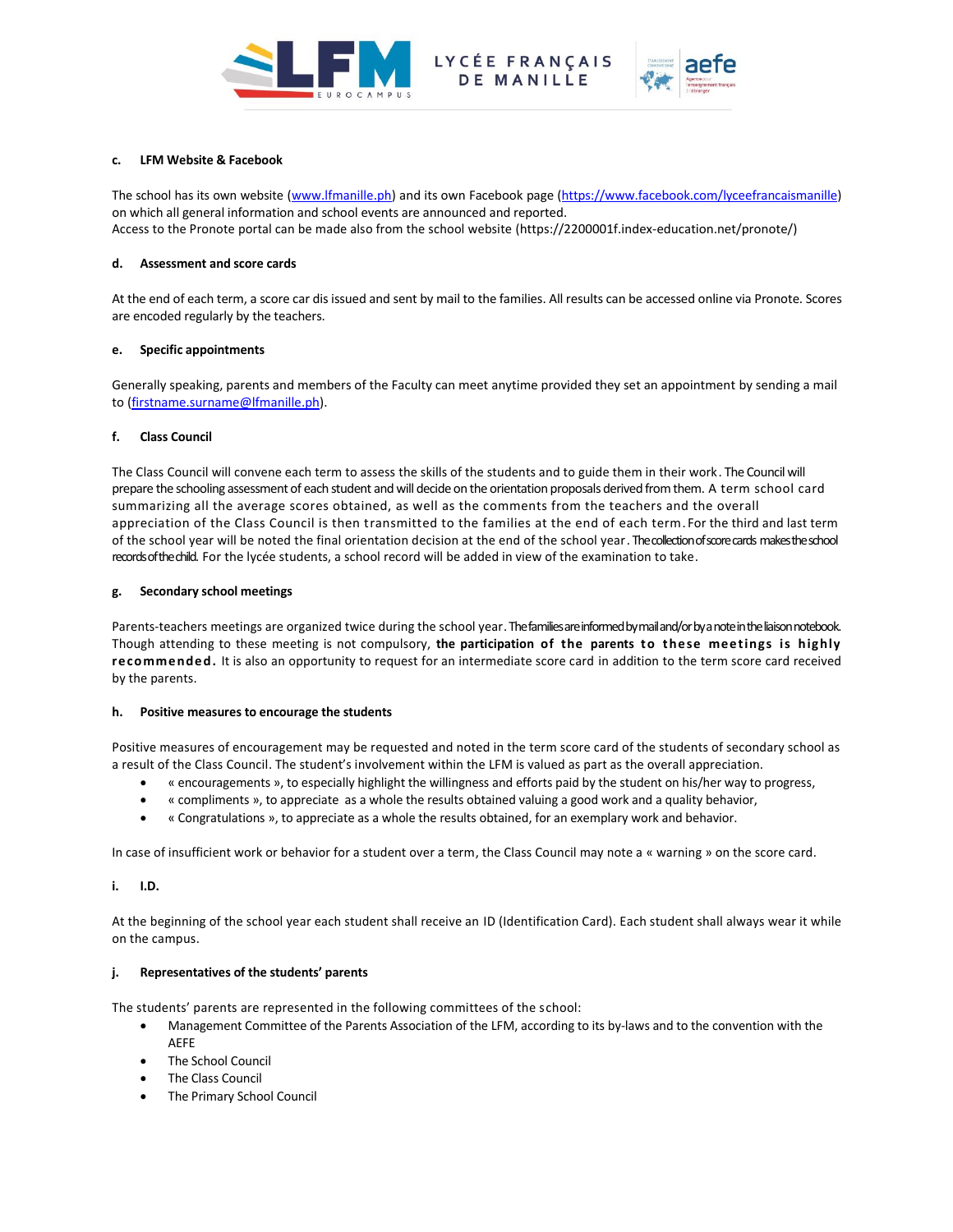

LYCÉE FRANÇAIS



## **4.6. SAFETY AND HEALTH**

# **a. Securing belongings and persons**

The security within and around the school, as well as during the transportation to and from the school is considered with great care. It is mandatory to follow strictly the various instructions and security measures implemented. Guarding the school is performed on a 24/7 basis with a CCTV system.

Access to the school is strictly regulated (identification, vehicles' inspection, etc.) ALL MEMBERS OF THE EDUCATIONAL COMMUNITY have to abide to the requirements in connection with this regulation, or else they can be refused to access the school premises.

A number of general security provisions are in force:

- The school has its own fire prevention and protection equipment. The fire extinguishers are checked regularly and it is forbidden for the students to play with this equipment.
- All emergency exits have to stay always clear.
- A safety drill is organized regularly to enable the students and faculty to better know the procedure to follow in case of evacuation from the premises.
- The teachers are constantly responsible of the safety of the students whom they have to care of during class hours.
- The students have to comply with the special safety instructions, especially within the chemistry laboratories.
- Working tools, such as scissors or compass, cutters... have to be carried in their case.

Outside from the class hours, the school cannot be deemed responsible for any incident which might occur within the school perimeter outside from the normal operating hours. The school is not responsible for the students who are left in the campus outside form the class hours and who are not enrolled in an extra curriculum activity organized by the school.

# **b. Students' health**

During the class hours, before heading to the nurse, the student has to inform the teacher or the supervisor who will then decide if it is appropriate to go to the clinic.

The student shall be accompanied by a classmate when entering the clinic. Any leave from the school premises for health reasons have to be submitted to the nurse and CPE beforehand. Any passage at the clinic is systematically recorded on Pronote by the nurse and appears on Pronote's "Parent Space".

The family are asked not to send to school their child in case of visible sickness and/or contagious illness. In case of contagious illness, quarantine measures and precautions may have to be taken. A student will not be accepted in the LFM after a contagious illness unless presentation of a certificate of non-contagion when resuming school.

The school is staffed with two full-time nurses and equipped with a pharmacy for emergency care for small injuries only. In case a student is fainting, the parents will be immediately informed.

In the case of accidents calling for an urgent intervention, the student will be rushed to the hospital or care center selected by the school except specific instruction from the family which will have to be prior notified in writing to the school. The emergency transport of the student will be made via a private service of ambulance. The school has subscribed an accident policy covering the students.

In order to get the best medical attention and to get the best communication with the family, the medical information include d in the enrollment application has to be strictly filled-up at the time of entry in the school and all updated information is to be transmitted to the nurse, if applicable.

In case of regular care and treatment, the medicine has to be given to the nurse with the corresponding prescription and they will be taken only under the supervision of the nurse. Special precaution measures may be taken by the Headmaster in case of an exceptional heath situation.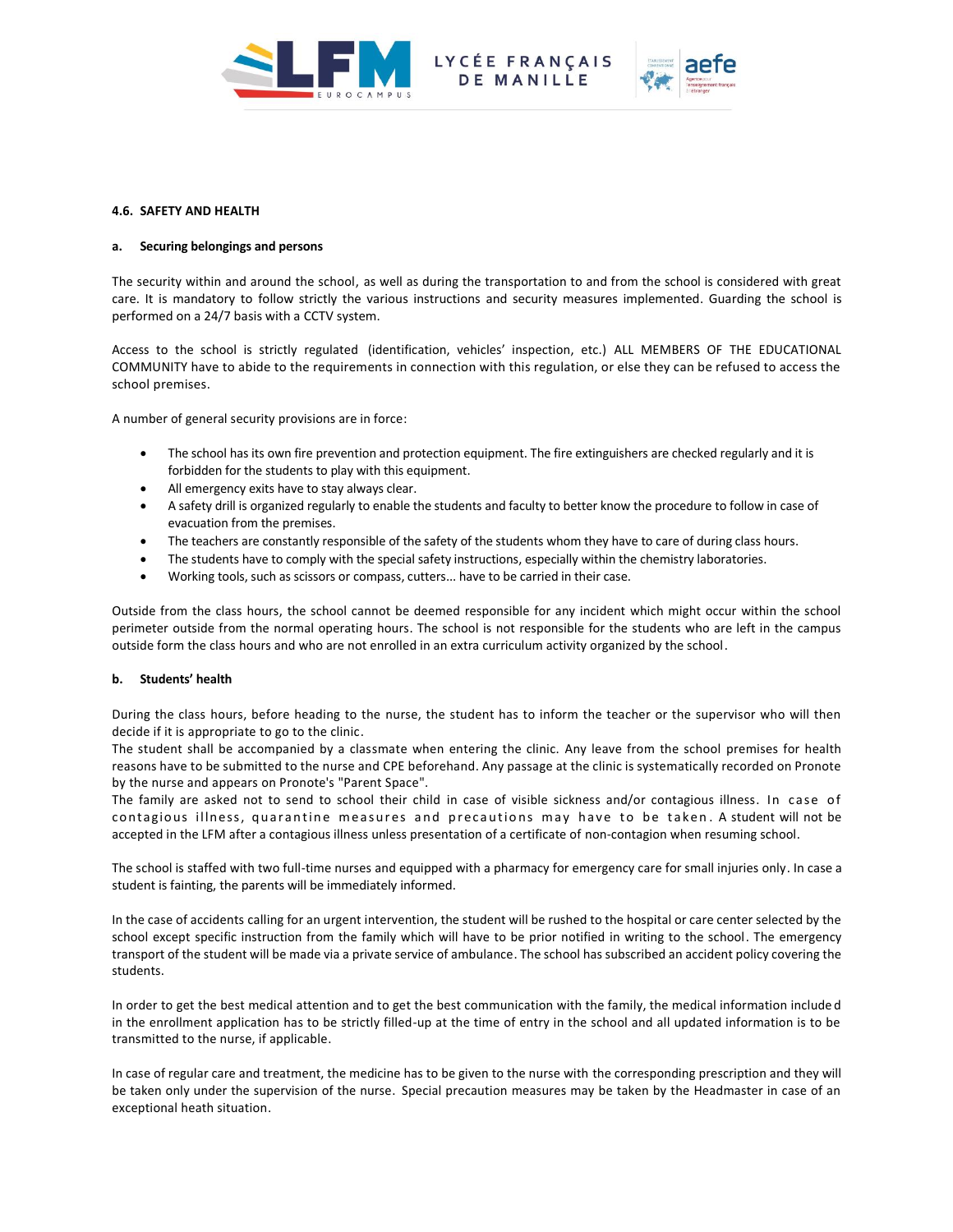



# **V. ENROLLMENT AND RE-ENROLLMENT**

# **5.1 ENROLLMENT**

The enrollment is made at the Headmaster Secretariat for all administrative paperwork subsequently to an interview between the family and the Primary School Director or with the Headmaster for Secondary School.

The final admission will be notified by the Headmaster after:

- Receipt of the complete file
- Consultation of the faculty opinion
- Payment of the first enrollment fees (except for scholarships) and the reimbursable deposit.

# **5.2 RE-ENROLLMENT FOR THE FOLLOWING SCHOOL YEAR**

The enrollment is made per school year; each year a procedure of re-enrollment is implemented to allow the families to tell the school about their choice for the following year: if they wish to continue the schooling of their child in the LFM, if they wish to change school, if they choose elective teachings…

Such re-enrollment can be made only is:

- All tuition fees and expenses from the current school year have been settled by the family
- All the school books given to the child have been returned (in secondary) and all book borrowed from the CDI/BCD have been surrendered
- The family paid the re-enrollment fees (advance payment on tuition fees)
- The family completed all forms required

At completion of this procedure, the family will be given a re-enrollment certificate for the following school year.

# **VI. VALIDITY OF THE RULES AND REGULATIONS**

# **6.1 COMMUNICATION**

One copy of this Internal Rules and Regulations is provided to each family during the enrollment procedure. The rules and regulations are read and commented between the Class-teacher and the students at each start of school year.

# **6.2 COMMITMENT**

The enrollment of a student in the school automatically implies the commitment from the student and his/her legal guardians to respect the present Internal Rules and Regulations and to comply with its provisions.